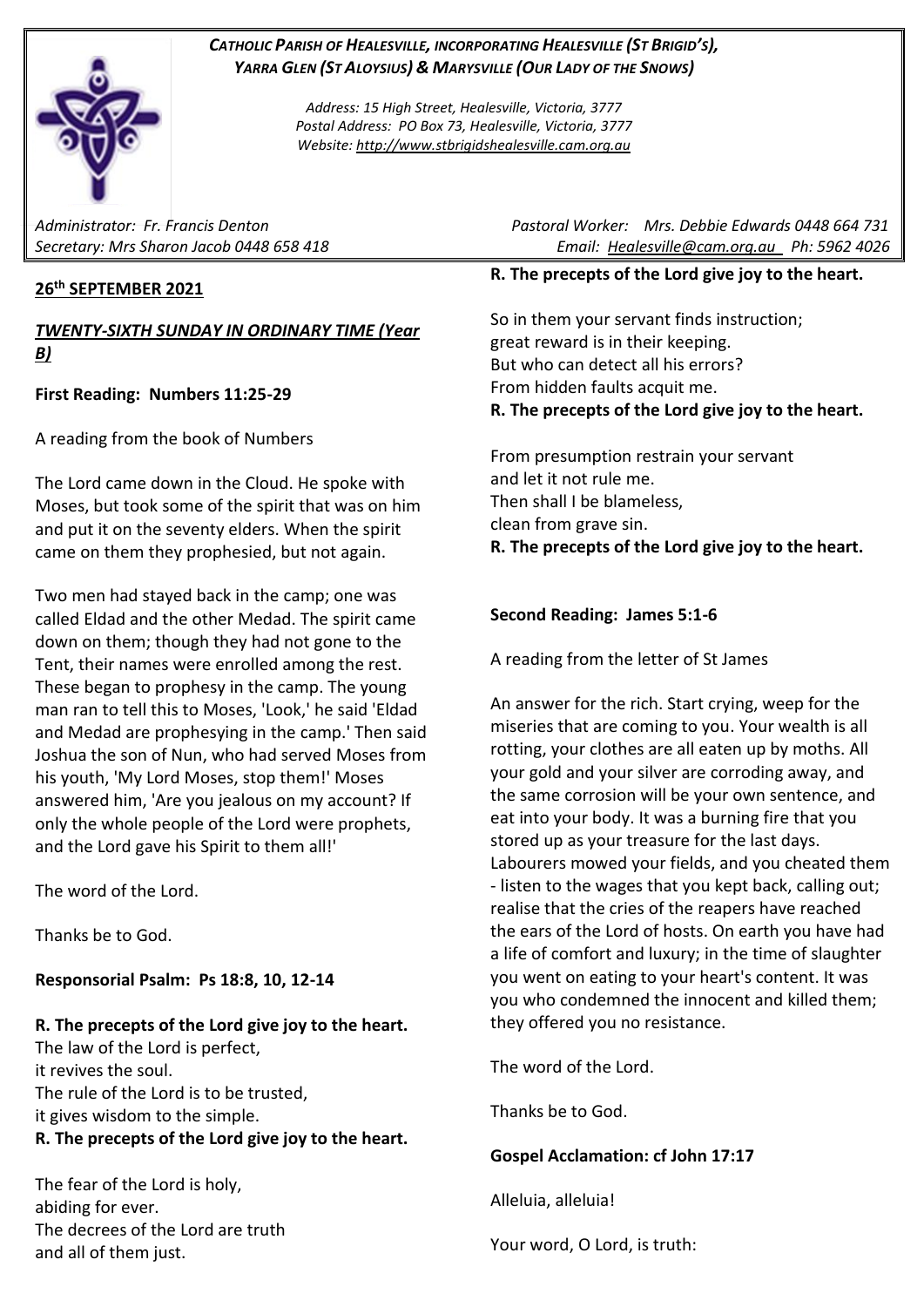make us holy in the truth.

Alleluia!

*Gospel: Mark 9:38-43, 45, 47-48*

A reading from the holy Gospel according to Mark

Anyone who is not against us is for us. If your hand should cause you to sin, cut it off.

John said to Jesus, 'Master, we saw a man who is not one of us casting out devils in your name; and because he was not one of us we tried to stop him.' But Jesus said, 'You must not stop him: no one who works a miracle in my name is likely to speak evil of me. Anyone who is not against us is for us.

'If anyone gives you a cup of water to drink just because you belong to Christ, then I tell you solemnly, he will most certainly not lose his reward.

'But anyone who is an obstacle to bring down one of these little ones who have faith, would be better thrown into the sea with a great millstone round his neck. And if your hand should cause you to sin, cut it off; it is better for you to enter into life crippled, than to have two hands and go to hell, into the fire that cannot be put out. And if your foot should cause you to sin, cut it off; it is better for you to enter into life lame, than to have two feet and be thrown into hell. And if your eye should cause you to sin, tear it out; it is better for you to enter into the kingdom of God with one eye, than to have two eyes and be thrown into hell where their worm does not die nor their fire go out.'

The Gospel of the Lord.

Praise to you, Lord Jesus Christ.

**AN ACT OF SPIRITUAL COMMUNION My Jesus, I believe that You are present in the Most Holy Sacrament. I love You above all things, and I desire to receive You into my soul. Since I cannot at this moment receive You sacramentally, come at least spiritually into my heart. I embrace You as if You were already there and unite myself wholly to You. Never permit me to be separated from You. Amen.**



The Parish office is closed during lockdown. Staff are working from home during this time and available

by phone Debbie's phone number is 0448 664 731 and Sharon's is 0448 658 418. Parish email: healesville@cam.org.au



### **Thanksgiving**

Parishioners are asking about getting their thanksgiving envelopes to us. Deb & I will be outside the office 11am to 11.30am on Thursday 30th September if you would like to drop the off.

Due to the lockdown, we are **not able to attend Mass** this week. Fr Francis will be recording Mass and it will be available on the you tube channel on Sunday morning. The link is accessible through St Brigid's Healesville's website, <http://www.stbrigidshealesville.cam.org.au/> or by searching St Brigid's Healesville on You Tube, or using the link: **<https://bit.ly/StBsHville>**

### **Debbie's Thoughts**

A movie I watched with great interest one quiet evening recently really made me think. It is called 'The Two Popes', and the disclaimer that opens the movie's action clearly points out that it is based on a true story, which opens up lots of room for the movie-makers' interpretation of what actually happened on the ground. It is the story of Pope Benedict and Pope Francis and their supposed encounters with each other at the time of Pope Benedict's choice to step down from the Papacy, leading to Pope Francis' election as our current Pope. Really interesting. Given that the film depicts their private conversations, including a segment where they hear each other's Confessions, it is clear that the movie is a third-person guess at what may have been said as they explored each other's opinions and respective thoughts on the spiritual leadership of millions and millions of people around the world, history in the making. Early in the movie, Pope Benedict makes it clear that he totally disagrees with Pope Francis' opinions on almost everything they speak about, rather a stunning thought for me. Two men, so different, both elected Popes of the Catholic Church, both working to spread the Gospel of Christ in the best way that each can. They need not fully agree with each other's opinions, for we are all different, by design.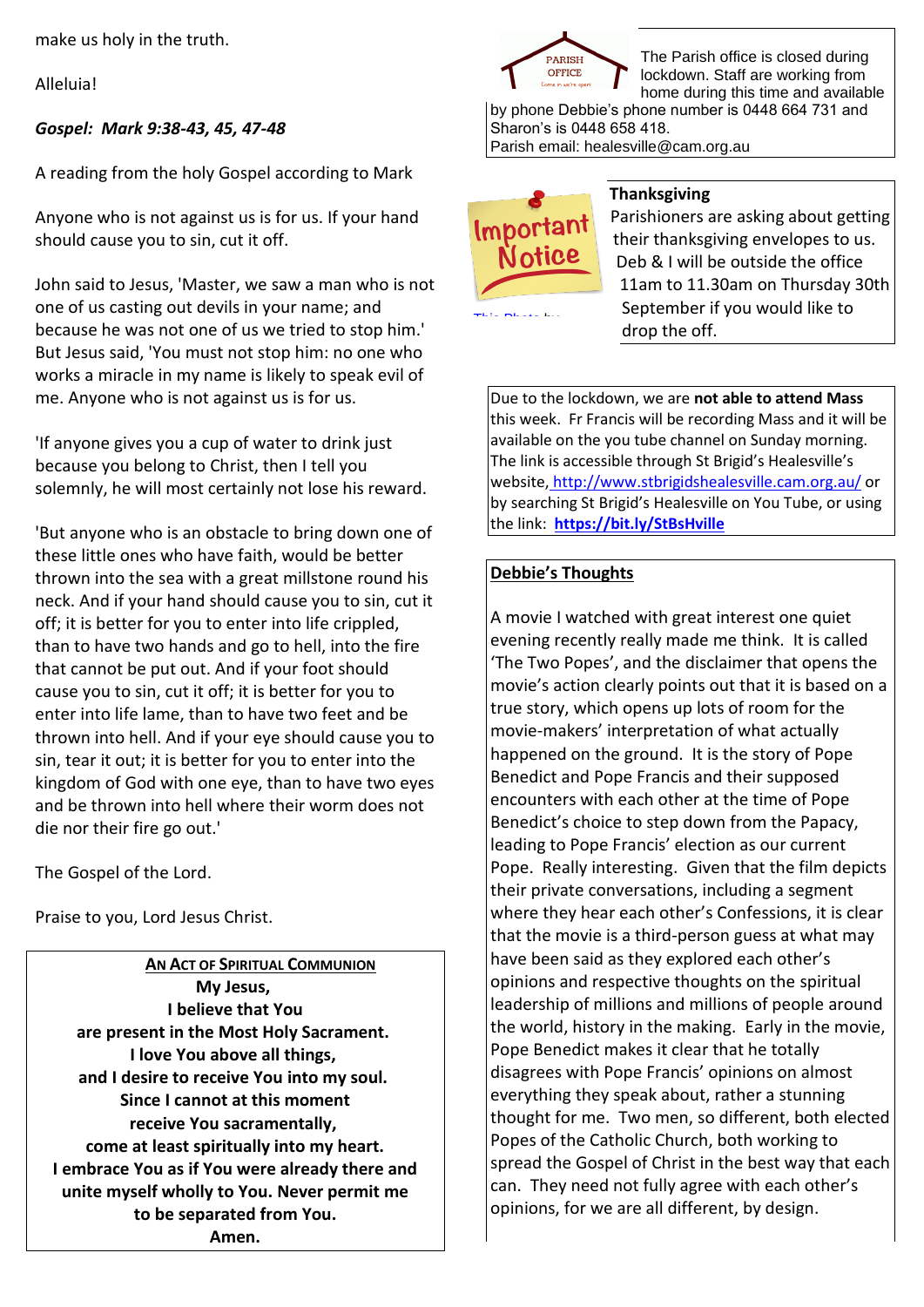Jesus chose his apostles carefully, the twelve who would carry his Church on their shoulders, precariously forging its die cast place in the history of mankind. He chose a rag tag bunch of ordinary tradies from his own back yard. They lived with him, ate and walked with him, talked and prayed with him, laughed and cried with him over 3 years of constant personal encounter with Jesus, the Christ. Judas chose to betray Jesus' trust, but the other apostles were sent out to continue his ministry, taking the Church to the four corners of the world, launching it into history, to the end of time itself. The 'story' of the Church continues to unfold today, ever-protected by the Holy Spirit as Jesus promised. Jesus' apostles were all individuals, with different strengths and weaknesses, different levels of understanding, different potentials. Each had an individual job to do, each had the support, encouragement and strength of their Heavenly Father, of their friend Jesus, and of the Holy Spirit, as they completed their allotted missions in God's service. All but John were put to death for their troubles. St John lived out his Seniors Card days in exile, writing. I think, as a bunch, they could have collectively coined the phrase 'life wasn't meant to be easy, and then you die'. Sounds depressing? Not at all! Look at their achievements! Look at the Catholic Church, still alive and well today. And look at their reward: 'and then you die'. Would Jesus leave even one of them alone for even a second? Absolutely not.

The leadership of our Church has passed from one tradie to another throughout history since the death of St Peter, who was crucified upside down, his choice, as he felt unworthy to die in the same way that Jesus did. Each Pope has carried the weight of the responsibility of caring for the Catholic Faith in a different way to his predecessors, and his successors. The analogy of the Church as a giant ship moving forward in time helps me to cope with the ups and downs of our Church's history. Each captain renovates as he goes. Some captains and crew could be labelled 'out and out crooks', others great saints. No matter the calibre of the crew, the Church has continued to sail through history under the protection of the Holy Spirit, moving forward safely, through smooth seas and through gales. Our part in the process is to pray, pray, pray, for the Holy Father, and for all those who make decisions for our Church. They bare great responsibility and our prayers for them are our great responsibility.

A passage from Deuteronomy 12:3 recently caught my eye: 'Those who are wise will shine brightly like the splendour of the firmament and those who lead the many to justice shall be like the stars forever.' The First Reading from the Mass that day from 1 Timothy 2:1-8 took me further, "…there should be prayers offered for everyone… and especially for kings and others in authority…". Listening to conversations from all sides

over the weeks of lockdown, I have heard plenty of voices criticising politicians from near and far, and I have heard directly opposing opinions applauding decisions made by those same politicians. It always stuns me that any crowd of individuals will contain a wide variety of views on politics, and religion, and everyone sees things from their own perspective. My thoughts roll from there… don't just grizzle and criticise! Pray! We elect politicians to speak for us, for better or worse. We cast our vote, and our part does not simply stop there. We need to pray for those in authority, really, really faithfully and with great dedication. This is our responsibility, and our privilege.

We pray for all who make decisions for others, Pope and politicians, presidents and parents. Our Lady, Help of Christians, Patron Saint of Australia, pray for us, and with us.

#### **PARISH PRAYER LIST**

**Recently Deceased:** Bill Howie **Sick:** Babies Emmett, Noah Glen Christie, Tedi and Santi; Roman, Blake Smith, Trish Leahy, John Snell, Abby Sharp, Peter Munro, Megan, Bernie Jansen, Andrew Sharp, John, Glenn, Lyn Francis, Dorothy Barber, Fiona, Annie Preuss, Michelle Ryan, Damian, John, Alison, Heather, Julie Bates, Garry Dettman, Bradley Jordan, Jeanette Henkel, Richard Galbraith, Debbie Huby, Geoff Lucas, Sandra Donkin, Glen, Fred Bullas, Fred Coullas, Evie Gleeson, Indy Dawes, Rade Krstic, Megan Williams, Michael Wood, Jennie, Michael, Margo & Stephen Youngberry, Marie Hammond, John Mulholland, Rhiannon Days, Val Savitt, Ron Garland, Jaz Nueber, James Cooney, Robert, Mary & Gerard Bariola, Tilly Van der Zee, Lydia, Joyce Slattery, Lawrie Field, Annie, Bob Ireland, Val & Michael Christie, Ted & Peter Bowling, Natasha, Mia, James, Richard Adams, Mitchell & Wynn Wilson, Anne Bateman, Veronica Ireland, Wendy Turner (Ireland), Lauren, Brooke, Anthony, Laura Baosde Pinto, Michelle, Judy, Annette Fromholtz, John Wray

**FOR THOSE WHOSE ANNIVERSARIES ARE IN SEPTEMBER**

Patricia Carey (02.09.13), Michael Scowen (03.09.05), Bernard Jansen (05.09.04), Frieddy Laszozewski (10.09.82), Moyra Donchi (10.09.15), Bruce Jarvis (14.09.11), Dorothy Amarant (19.09.08), Michael O'Dwyer (20.09.97), Les Humphries (20.09.13), Greta Dame (28.09.96), Betty Ireland (28.09.97), Henriette Sallay (29.09.13), Justin Perry, Sr Mary Fran Coburn (2008), Peter Barnett, Laurie Fromholtz, John Duffy, Clare Lyons, Ashley Warton

#### **Columban Calendars 2022**

This year we will trial pre-orders for the Columban Calendars as we were left with quite a few unsold last year. If you wish to order a calendar for next year, please let Debbie know: 0448 664 731. Cost: \$10, estimated delivery November.